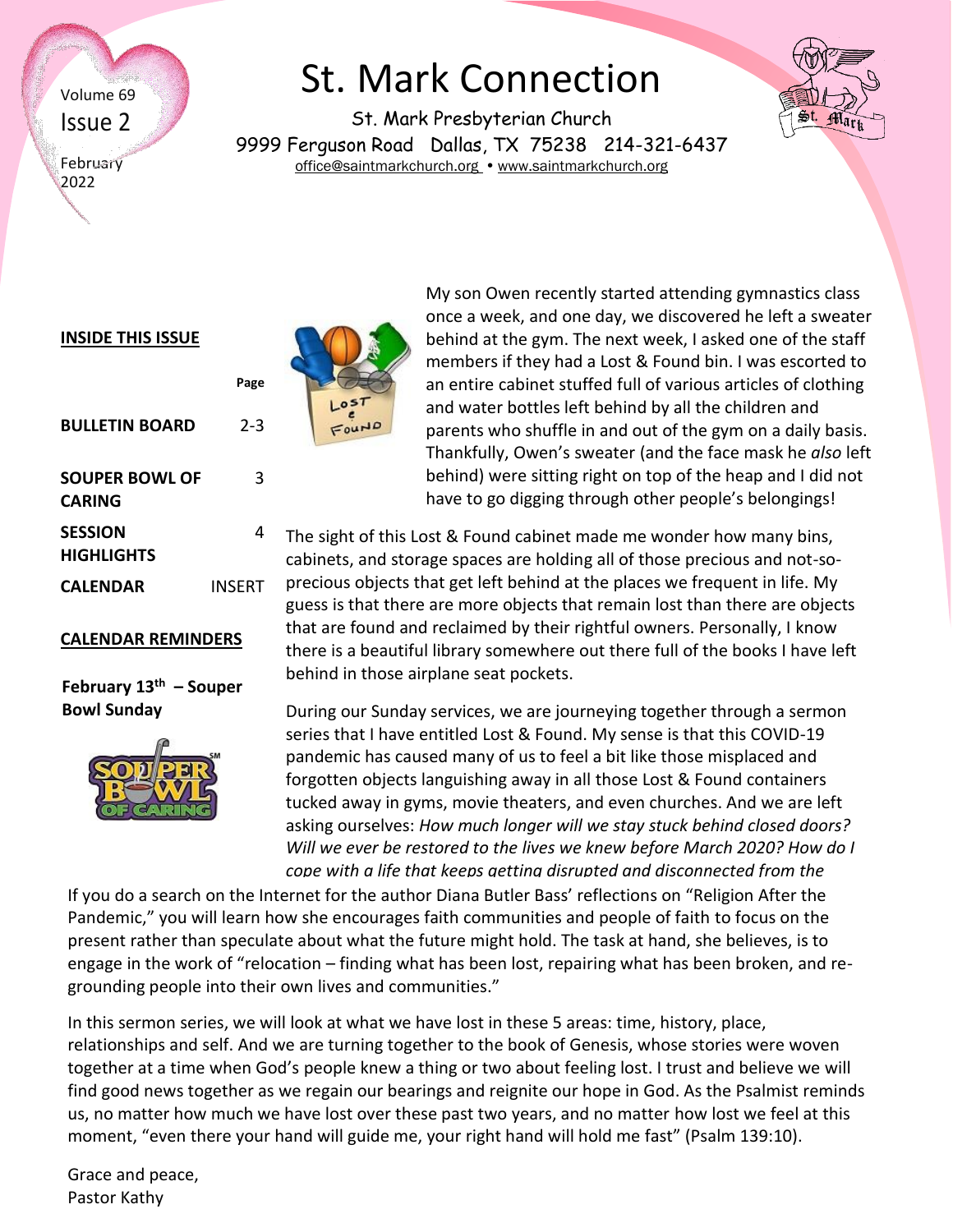### **Sunday Scriptures and Events**

February 6 Genesis 11:1-9 Lost and Found: Place Celebration of The Lord's Supper

February 13 Genesis 21:8-21 Lost and Found: Relationships



February 20 Genesis 32:33-31 Lost and Found: Self

February 27 Transfiguration Sunday



## **Ash Wednesday**

March 2<sup>nd</sup> 7:00 p.m. Worship

"…for you are dust, and to dust you shall return." Genesis 3:19b

Pastor Kathy will begin her sermon series "Good Enough" on Ash Wednesday.



## **God Bless You on Your Birthday**

**February 1 February 17** Linda Marshall **February 18** Karen Oney Colin Boring **February 2 February 19** Rick Brooks Gerald Jones **February 5 February 23** Preston Swift **February 25 February 8** Joshua Brown Bar Tuinstra **Lucy Moore February 12** Rose Marie Stone **February 16** Gary O'Neal JoAnn Parsley

Kathleen Hale Makenna Arthur Hunter Swift **Hannah Moore** 



### **St. Mark Food Pantry**

The church food pantry needs the following items:

- Canned meat products, such as soups, ravioli, SpaghettiOs, etc.
- Chicken, tuna or ham salad kits.
- Fruit cups especially applesauce.
- Bottled water.

Thank you so much.

## **Adult Sunday School Class**

The Adult Class will be starting up again on Sunday, 2/20 in our Parlor at 9:15 am

Mark your calendars for February 20<sup>th</sup> as the date to restart our GPS studies. More information to follow in the weekly email.

Charlene Taylor

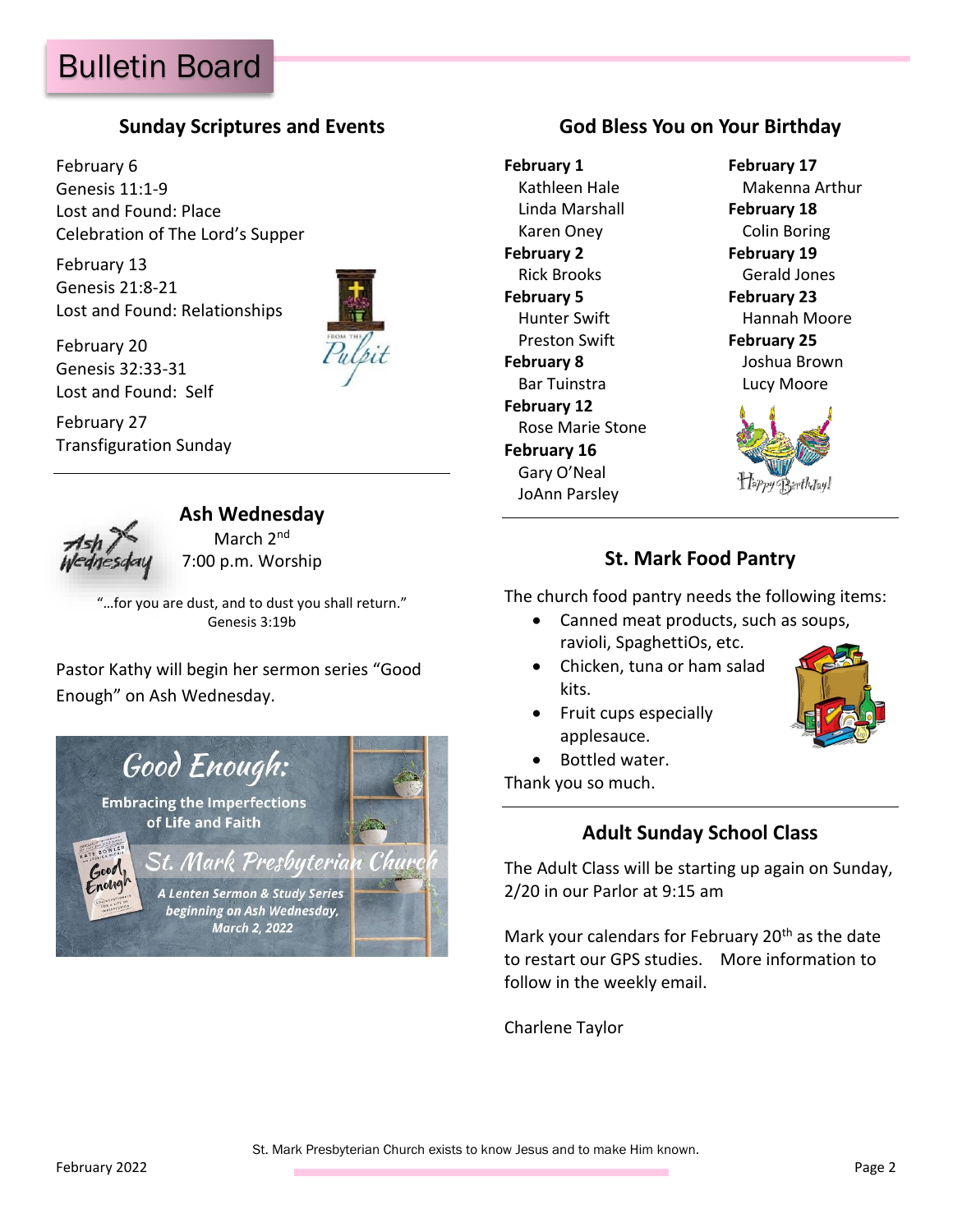#### **Treasurer's Report** 6 MONTHS THROUGH 12-31-2021



# **OPERATING FUND**

#### **NHINCOME M-EXPENSE**

Operating Fund – YTD unrestricted contributions are under budget by \$1,800, and \$27,000 less than last year. YTD expenses are \$10,000 below budget, and \$18,000 below last year. Bottom line, we are approximately \$5,000 cash positive YTD which is \$8,500 better than budget and \$9,000 less than last year.



Thank you all for your help in feeding the homeless at the Austin Street Center on Sunday, January 30! We had more than 600 sandwiches, plenty of chips, over 300 pieces of fruit, including apples, oranges and bananas.

The folks at Austin Street were very appreciative and offer God's blessings to you all! Thanks again! We'll do this again in May.

Your Sandwich Lady, Dee Huckaba

# **SOUPER BOWL OF CARING**

February  $13<sup>th</sup>$  will be Super, that's S-U-P-E-R Bowl Sunday. It's also going to be the S-O-U-P-E-R Bowl of Caring Sunday. The youth here at St. Mark will be collecting nonperishable food as well as cash or check contributions on February 13<sup>th</sup>. Checks should be made out to St. Mark with a notation that it's for Souper Bowl of Caring. All contributions will be given to White Rock Center of Hope.



Through this mission, young people learn to make a positive difference in the world as they collect food, raise money, and serve at hunger-relief charities and show caring and compassion in local communities across the country.

Thanks, Wylie Matthews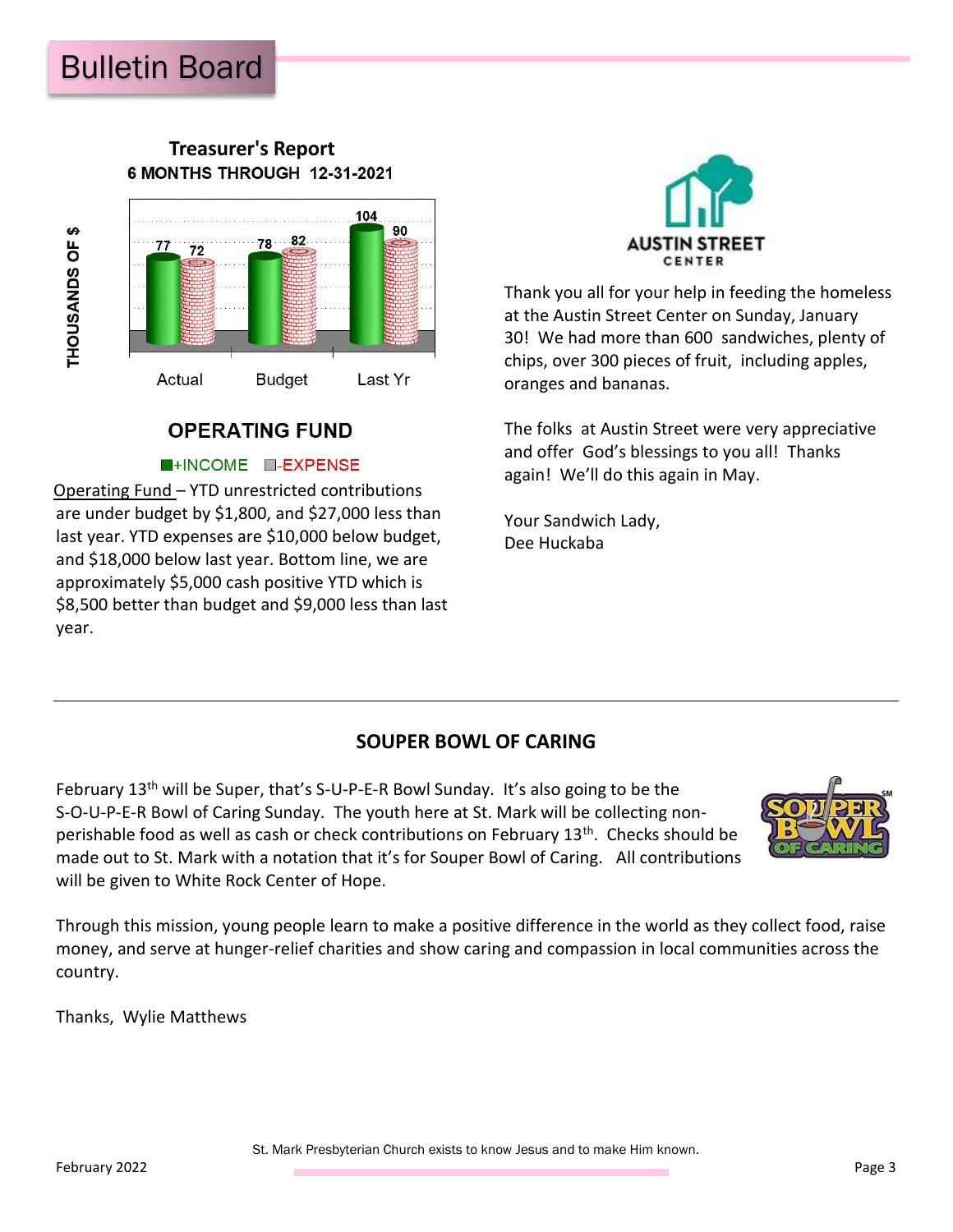

Stated Meeting of the Session, December 20, 2021.

- Motion passed to approve that Alice McLean be allowed to borrow a children's table and 4 children's chairs and a play seat between December 23-30, 2021.
- Motion passed to elect Pelham Swift as second Session member on the Nominating Committee.
- Motion passed for the church office to be closed on the following holidays in 2022: Memorial Day Monday May 30, Independence Day – Monday July 4, Labor Day – Monday September 5, Thanksgiving Day – Thursday November 24.



The Family Center has been cleared out and renovated. We welcome Journey Community Church who will have their first worship service at this location on February 6<sup>th</sup>.

We are blessed to be able to provide a facility for Journey and feel this partnership in ministry holds the promise of great benefit to both St. Mark and Journey.



**St. Mark Presbyterian Church 9999 Ferguson Road Dallas, TX 75228**  Non-Profit Organization